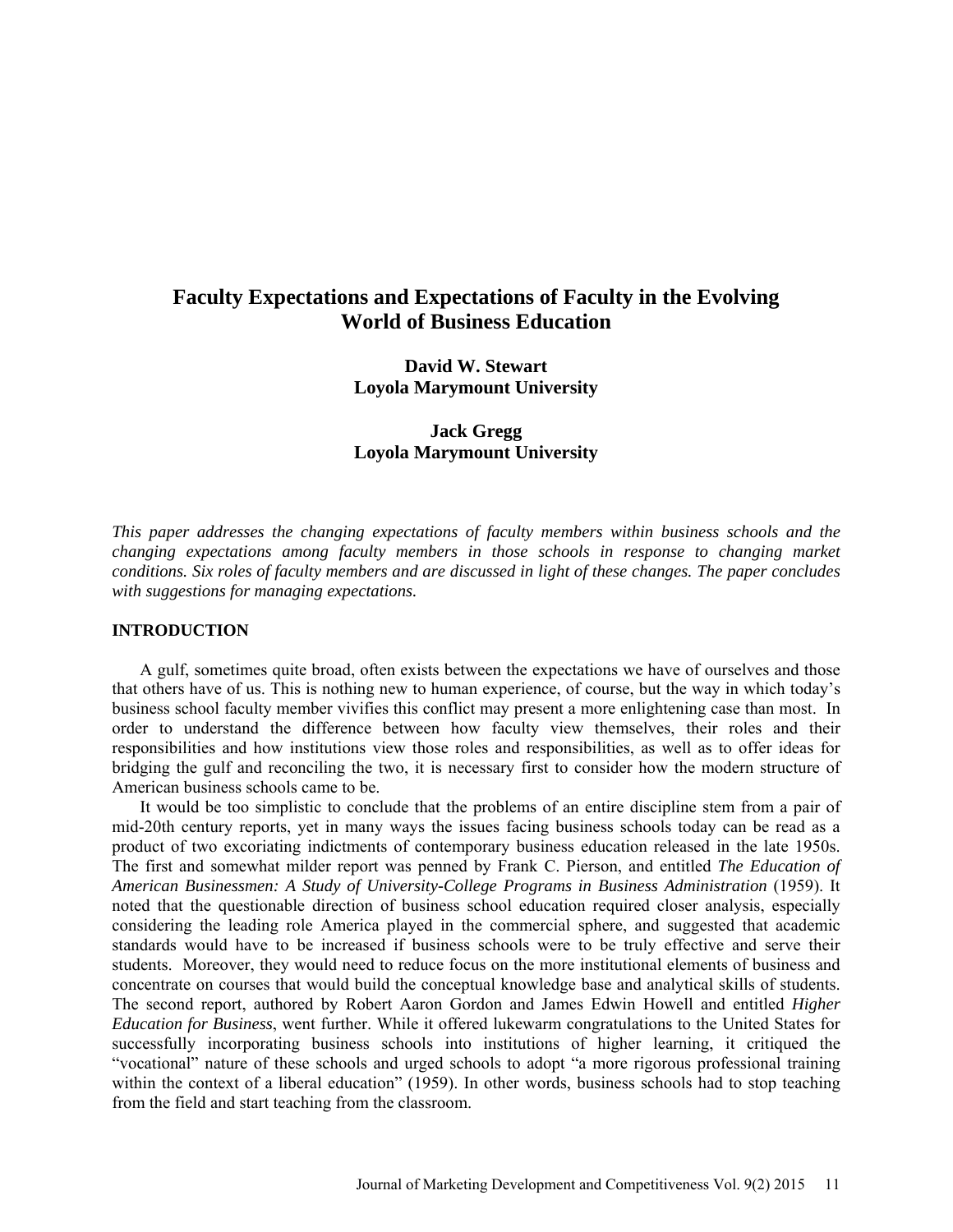By way of contrast, the ivory tower that comprises today's business school curriculum is built largely on the foundation of these criticisms, and unfortunately is no longer in sync with expectations of the modern world. Today, business schools face many challenges, as outlined by Gabriel Hawawini in "The Future of Business Schools" (2005). Among these challenges are (1) the increasing globalization (or expectations thereof) of business school programs and students; (2) the need for more highly qualified faculty members; (3) the need to integrate softer skills into curricula without displacing conceptual courses; (4) the effects of technology on current teaching practice; (5) the need to determine whether current or novel funding models will help institutions meet financial goals; (6) the need to determine the right governing structures and strategic approaches to remain competitive; and (7) the necessity of a competitive brand.

To greater or lesser degrees, all of these challenges reflect a problem inherent in a system that is predicated on the idea that neither the hard managerial skills obtained in the field nor the softer communication and ethical skills required to interact respectfully with people and cultures form the fundamental roots that nourish business schools. Rather, classroom learning, with the attendant attention to theory and doctrine, comprises the cornerstone of modern American business education. Even so, businesses and students are increasingly calling for schools to teach hands-on skills, fluent technology use, interpersonal dexterity and ethical decision-making, among a raft of other proficiencies, and replace some of the theoretical content with hard, measurable skills that translate directly to workplace competency. In a very real sense, the financial well-being, competitive advantage and the very brand of schools now hangs in their ability to deliver these increasingly sought-after teaching models.

Hawawini (2005) concludes that while business schools today still operate on a century-old production-based model – student enrolls, attends classes at a physical location with peers, learns from professors, is deemed fit to graduate, departs forever – this model will need to change to a more open, fluid network model. Under this latter-day framework, business school "will no longer be a place. It will consist of multiple, interconnected locations around the world [where students] will join a network, and will do so for lifelong learning and contact building ... where regular top-ups of education and networking become the norm." (Hawawini 2005, p. 779).

So where does this idealized business school of the future leave current faculty? Robin Wilson's 2012 article "Why Are Associate Professors So Unhappy?" in the *Chronicle of Higher Education* sheds some light by declaring that assistant professors on the tenure track and full professors both report greater levels of happiness than newly minted tenured professors, who experience a marked increase in their workload and reduction in the amount of time they can dedicate to research, and are therefore much likelier to report unhappiness. While some hope is offered by the fact that full professors report higher levels of satisfaction, the situation speaks poorly to the fit between faculty expectations and expectations *of* faculty, which they only fully assume once tenured.

Moreover, as Campbell and O'Meara (2013) point out in their *Research in Higher Education* article "Faculty Agency: Departmental Contexts that Matter in Faculty Careers," the ways in which a department responds to a new professor's research and provides scaffolding for further development matter hugely to the sense of possibility, navigability and happiness the job offers. Many of the current requirements for business schools – changing funding models, a globalized presence, softer skills, upped technological prowess – as well as traditional responsibilities – courses, committee work – require time cut directly from that which faculty have allocated to research. Because so many faculty members joined academia for research's sake, this can create significant conflict.

In an about-face from the criticisms of 1959, business school faculty today now draw fire for "failing to impart useful skills, failing to prepare leaders, failing to instill norms of ethical behavior—and even failing to lead graduates to good corporate jobs" (Bennis and O'Toole, 2005). Other commentators specifically call out the quality and modality of the teaching: over-facilitation of student learning that cripples the process; external rewards that de-incentivize students; a lack of focus on practical skills; and a "typical business school experience that is too far removed from the context of business" (Pfeffer and Fong, 2002). Outspoken critics of MBA programs, such as Henry Mintzberg (2004), advocate easing up on the obsession with numbers, educating professionals that have real-world experience to which they can relate their knowledge, and creating more hands-on programs.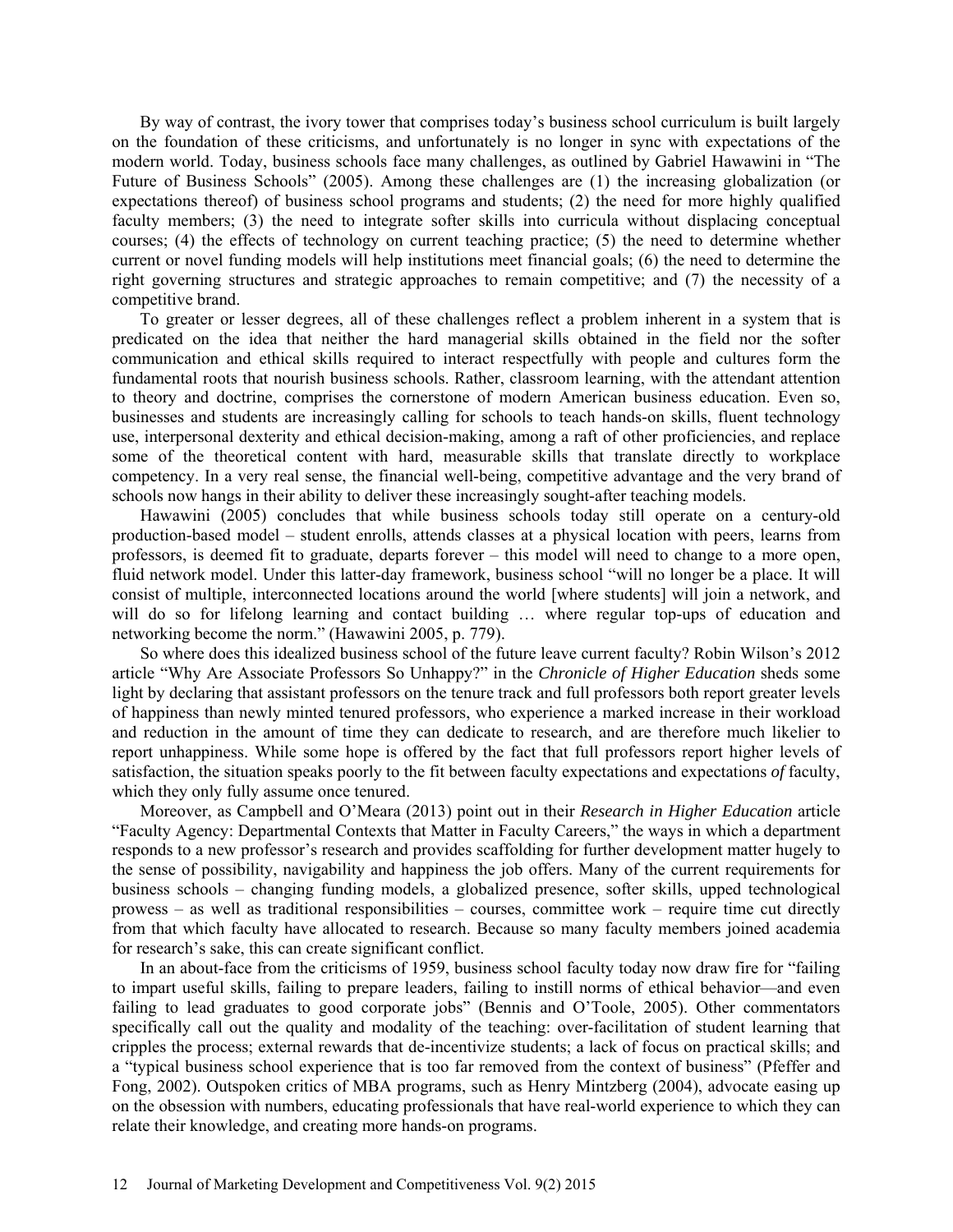The result of these conflicting trends is a gap between what faculty members expect from their jobs and how institutions expect them to perform those jobs. In either instance, faculty play many roles – some desired, some loathed, some self-imposed, some imposed by students, some by employers of students, some by peers, some by institutions, and some by the global nature of the business world. The clash between all of these is forcing change among b-school faculty, but the form it will take is not yet clear. Once the dust settles, a more obvious picture may emerge. For now, there is no doubt that the business school faculty member will be expected to wear many hats (not a new expectation, really) and to be sensitive to the expectations of his "customers" or students (very much a new expectation). For better or worse, the relevance of business schools is defined by the demands placed on their graduates in the commercial world and by the ability and willingness of faculty members to address this demand.

This places a burden on institutions to find ways to help faculty shoulder these responsibilities gracefully while still granting them the autonomy and research orientation to which they've grown accustomed over decades. This paper will attempt to identify the changing expectations of business faculty members and contrast them with what faculty members themselves expect, then suggest some approaches for better aligning the disparate sets of expectations to create more effective business schools and educational programs that respond to changes in the larger business education environment.

# **Organizational Expectations of Faculty**

In the last half-century, the expectations institutions and the people that attend them hold of faculty has markedly changed. To understand this, we must first consider the changing demographics of business school student populations.

In 1968 there were 79,000 undergraduate business graduates (12.5% of all graduates; fewer than 9% women) and in 2010 undergraduate business graduates increased to 365,000 (21% of all graduates; 50% women). This not only reflects the shift in demand from more traditional undergraduate majors on campus but also has a direct impact on b-school strategic planning, budgeting, and faculty hiring going forward into the next several decades. The increase of women undergraduates has a downstream implication for graduate management program (i.e., MBA) recruitment and enrollment as well. Simply put, as more female business majors enter the workforce they will look to build their career and professional brand with graduate business degrees.

But will faculty be able to meet the challenge of increasing student demand, growing scrutiny by boards, accreditors, business partners and others, and the shift in adult learner mindset from passive student to discerning and demanding customer? Certainly faculty cannot be viewed as a monolithic tribe. There are institutions that hire and promote faculty primarily for their research, and those who hire faculty for their teaching (and as we shall see, both types of faculty have their place in the new order). There are institutions that focus on building practical skills and schools that focus on learning as an end in and of itself (the former will fare better in the face of changing student demographics and expectations). Then there is the fact that faculty who teach undergraduates encounter different challenges than those who instruct graduate students. And each academic area has its own unique set of standards and professional assumptions that sets it apart from other areas within the university.

Because there is no one-size-fits-all definition of a faculty member, it follows there is no simple catalog of faculty expectations that serves all institutions, all areas, and all working faculty. However, there are some generalizations that are important to note as increasing pressures for change, instructional efficiencies, use of technology, innovative methodologies, and other incursions are imposed on the traditional "sage-on-the-stage" profile that characterizes many among today's front line instructors.

Hawawini (2005) notes that "In mature countries [the business school] will have to evolve to satisfy a more complex environment with peculiar demands from both students and their employers." (p. 770). Students, and the corporate employers that often pay their tuition, will expect more specific benefits and skills to arise from the business school education. It goes without saying that colleges and universities will expect faculty to pick up at least some of the slack in finding solutions to these problems, meeting these demands and changing along with the wider business environment. In many cases this will represent a significant shift for faculty members. As such, it is crucial that they understand the roles they are expected to play. We will outline six of the most important of those roles below.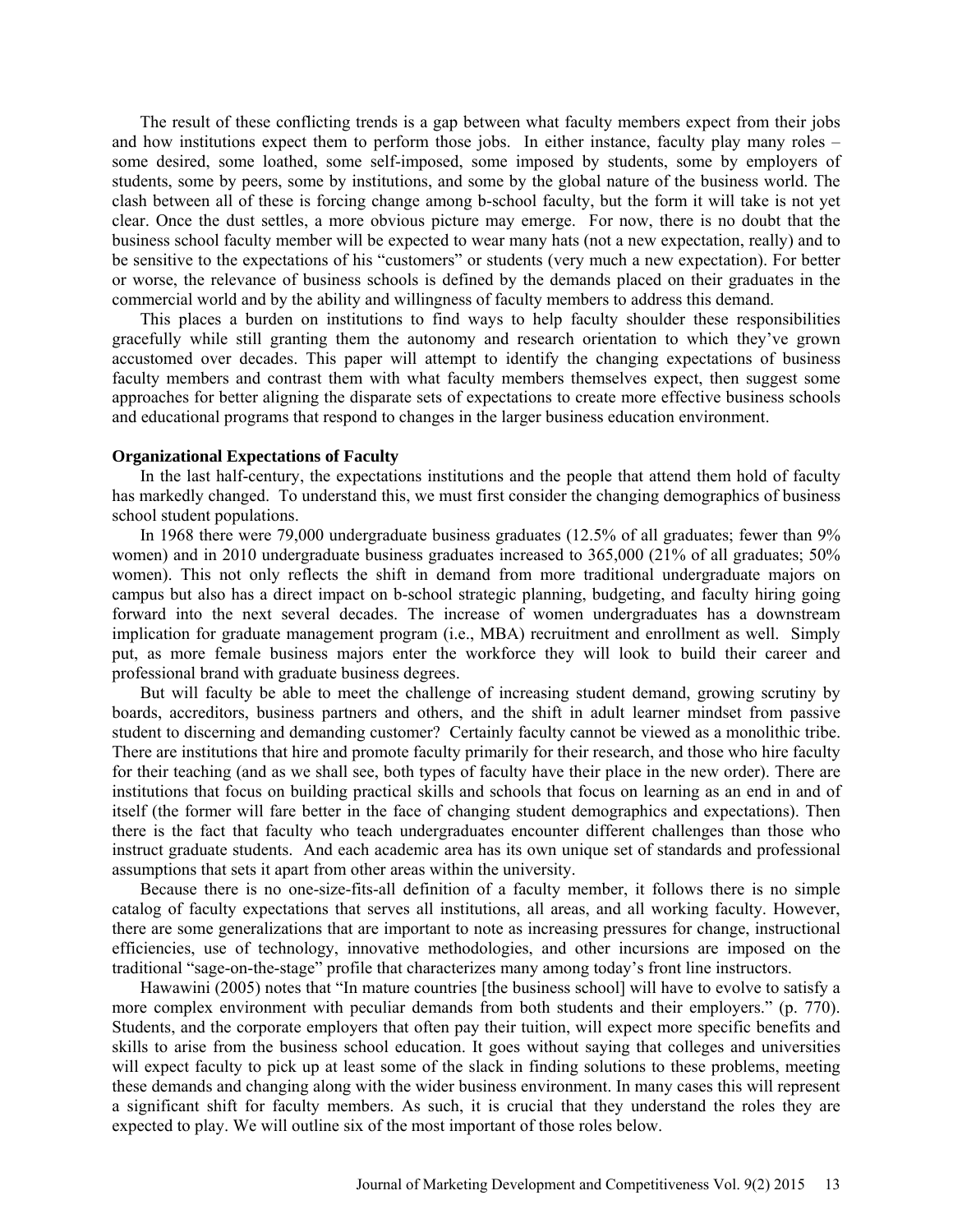# **Knowledge Creator**

One of the longstanding roles of a traditional faculty person has been that of a researcher who divides her time between teaching, service, and making significant contributions to the common body of knowledge of her discipline. While research activities may take on different meanings depending upon the area in which a faculty person works, the common expectation is the same at the end of the day: publications. Teaching-centered institutions may put less emphasis on publications while researchfocused institutions my put lower expectations on classroom activities but the need to create publishable articles that make a contribution is a shared expectation.

Whether someone is a faculty member from a small regionally accredited private college or from a "R1" research university there is some component of research and publication that is expected in order to be evaluated as a productive member of the faculty. Certainly, research activities and publication are required for probationary faculty who are on a tenure track, which is why newly minted, newly hired, junior faculty are often given a lighter teaching load in the first year or two.

In the decade between 1997 and 2007 tenure track professors declined from fifty percent to just under forty percent at four-year institutions as reported by the American Federation of Teachers [\(www.aftface.org](http://www.aftface.org/) ). As this trend continues it is expected that greater numbers of "freeway flyer" adjuncts will backfill the demand for instructors across the spectrum of higher education. This is more than a budgetary or economic issue. The shift to contract faculty has implications for the underlying value proposition of higher education that supersedes the classroom transaction. As Clayton Christensen and Henry Eyring observed in *The Innovative University*, (2011) "Things happen [between professor and student] face to face, especially outside the classroom, that are unique. To enter a professor's office and discuss matters unrelated to a particular course is to join a special scholarly community. The value [is] transcendent." (pp. 336 - 337).

It should also be noted that as the relative proportion of adjuncts and other non-tenure track faculty increases in a business department or college the fundamental culture of the department or college will shift and may potentially take on the character of for-profit education providers or, at least, of the private commercial sector where at-will employment standards prevail.

Just as productive research and publication is a performance expectation placed on a faculty member, the faculty member also expects that he or she will have adequate resources to fulfill this expectation. New faculty are often seduced by the prospect of reduced teaching load, ready access to electronic research resources, budget for travel, and, in some cases, TA or GA support to lighten their classroom and administrative responsibilities.

To return to Wilson's observations, Associate Professors are overwhelmed by the workload in similar ways to middle managers in industry, who think life will be magically easier for them when they achieve higher status. Their complaints are similar to the typical new manager: "I never have time to just sit and think and plan." The faculty discontent with long hours, committee work, advising, and other "nonessential" responsibilities also parallels the private sector work world with at least one major difference: managers' expectations of their life at work is attuned to the realities of greater responsibilities, managing others, etc., but new faculty expectations may be overly simplistic and naïve about the realities of academic work life. Wilson observes that, "After tenure lots of faculty go through a crisis of meaning, where they think: 'There has to be something more than writing research grants, publishing, and teaching.' An associate professor starts to think: 'Why am I doing what I'm doing?'" and "As soon as you make tenure, you go from being one of the rising young stars of the department to being one of the workhorses."

# **Versatile Pedagogist**

As businesses and B-schools adjust their footing in the rebound from the "Great Recession," a growing sense of learner-appropriate programming is taking hold in the strategic planning discussions at colleges of business and at the institutional level.

Undergraduate business education is now a leading major at most institutions that offer a business track. A relatively recent indication of the push to undergraduate business education is the University of California system where business education has traditionally resided at the Master and PhD levels only.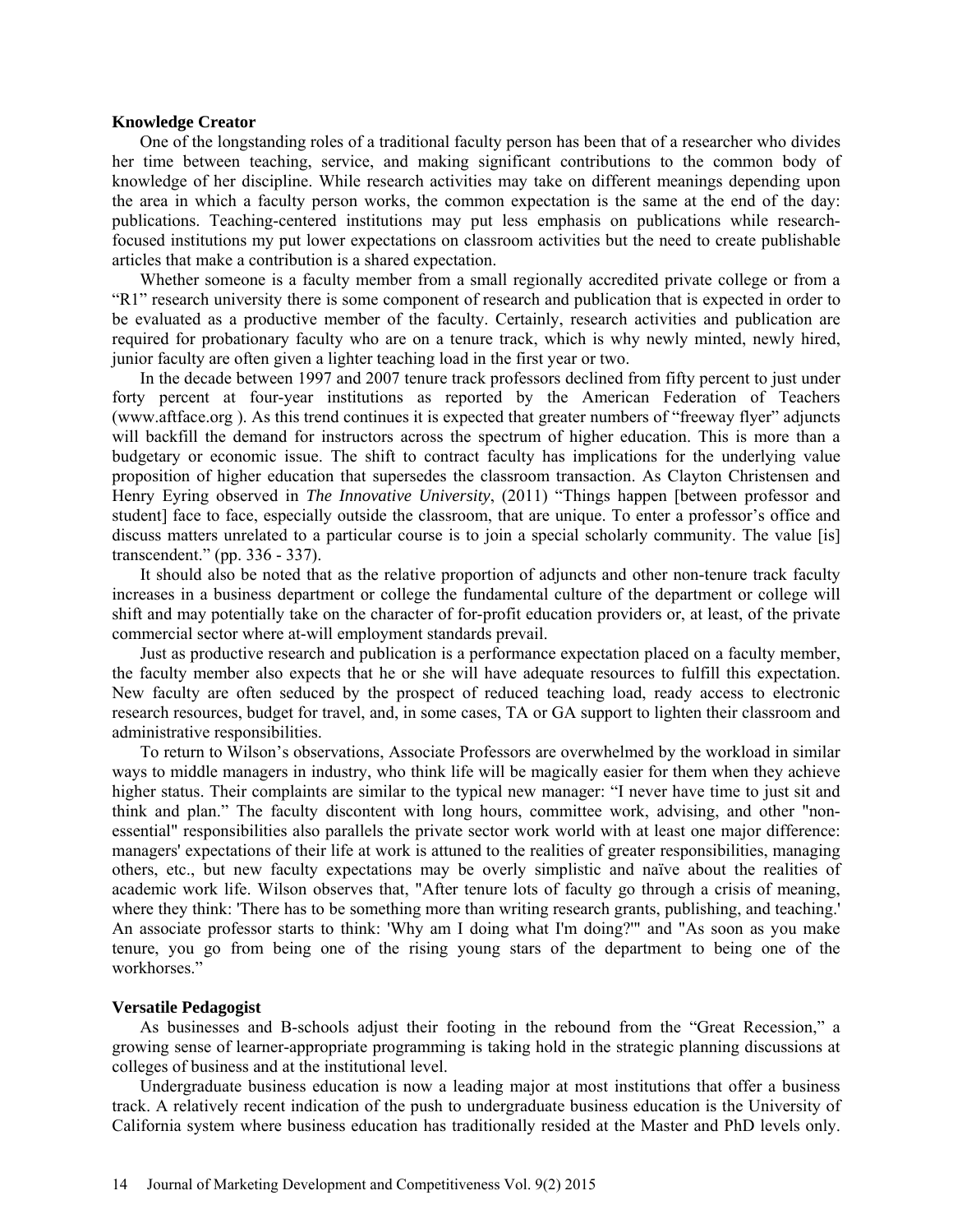But in recent years there has been a push to include undergraduate business education in the B-School portfolio. At the other end of the higher education spectrum a current push to expand the 2-year community college degree to a 4-year degree is an acknowledgement that the demand for business education is not being fully met by traditional four-year state institutions. This trend will undoubtedly create an increase in demand for business faculty over the next decade albeit in the form of adjunct instructors. Indeed, with the large number of MBA's that have been minted in recent decades there is a greater potential pool of clinical or adjunct instructional talent.

It should be noted that firms have simultaneously soured somewhat on snapping up recently minted MBAs and now tend to prefer hiring undergraduate business majors who are less demanding, who are more malleable about taking on grunt work assignments, and who are naively eager to take the first salary offer that comes their way, unlike "seasoned" MBAs who want to, God forbid, negotiate their hiring package.

This general push to increase undergraduate business education capacity has put additional pressure on faculty and administrators to hire instructors capable of teaching to a wide spectrum of students. Teaching an MBA class may be challenging but the instructor can rely on most of his students to come prepared or at least be somewhat engaged because they see the applicability of the subject to current job and/or long term career plans. However, Undergraduates need to be led to the 'A-Ha' moments more deliberately. Thus, it takes a different skill set of the versatile pedagogist to teach to these separate audiences.

Business education is, in sum, a practitioner discipline. Learning about business at the graduate level is enhanced by a student's failures or successes in his or her career – the content becomes real because they have practical experience. Undergraduates, for the most part, do not have practical work histories to substantiate their learning so business topics for them often are reduced to simplistic levels. Where a topic may invoke discussion and debate at the graduate level, the same topic may fall flat at the undergraduate level. Where most graduate students know that the business world is one of constant ambiguity, most undergraduates are driven to find the one right answer, the magic bullet, a kernel of truth that will make them a sure-fire success in life and probably also be on the final exam.

For this reason, there has been a longstanding debate about the efficacy of undergraduate business education. Though we will not rehash this debate, it is worthwhile to note that simply put, the increased demand for undergraduate education will change the face of business faculties whether tenure track or adjunct.

Often overlooked by management faculty is the literature discussing adult learning, which directly impacts the multiple audiences addressed by business school faculty. While the term pedagogy (child centric) is the term most often used to generally describe the instructional approach and process, a more accurate term for adult learners is andragogy (man/adult centric). More than simply a choice of correct nomenclature the theory behind adult learning (Knowles, 1980) describes how the faculty/learner relationship is best managed to maximize knowledge acquisition.

Whereas the pedagogic approach (e.g.,  $K-12$ ) is instructor-centric and relies on the teacher to lead and direct the entire learning process, the andragogic approach (e.g., higher ed., executive education) shifts the responsibility more to the learner. In this way the adult learner becomes an active participant in his or her learning efforts.

Designers of courses and degree programs aimed at post-secondary students have applied Knowles' adragogic tenets by articulating expectations of student responsibility, by engaging students as coparticipants in the learning process, by engaging adult learners in a broad variety of team activities and real-time learning events, and by employing a facilitative teaching style instead of the more pedagogic "drill-and-kill" or "sage-on-the-stage" classroom approach. Crainer and Dearlove observe in, "Gravy Training; Inside the business of business schools," (1999) that, "Business school programs must be built around the needs of customers rather than the predilections of the faculty." The push-pull debate about demand-driven programs versus supply-side program design is ongoing.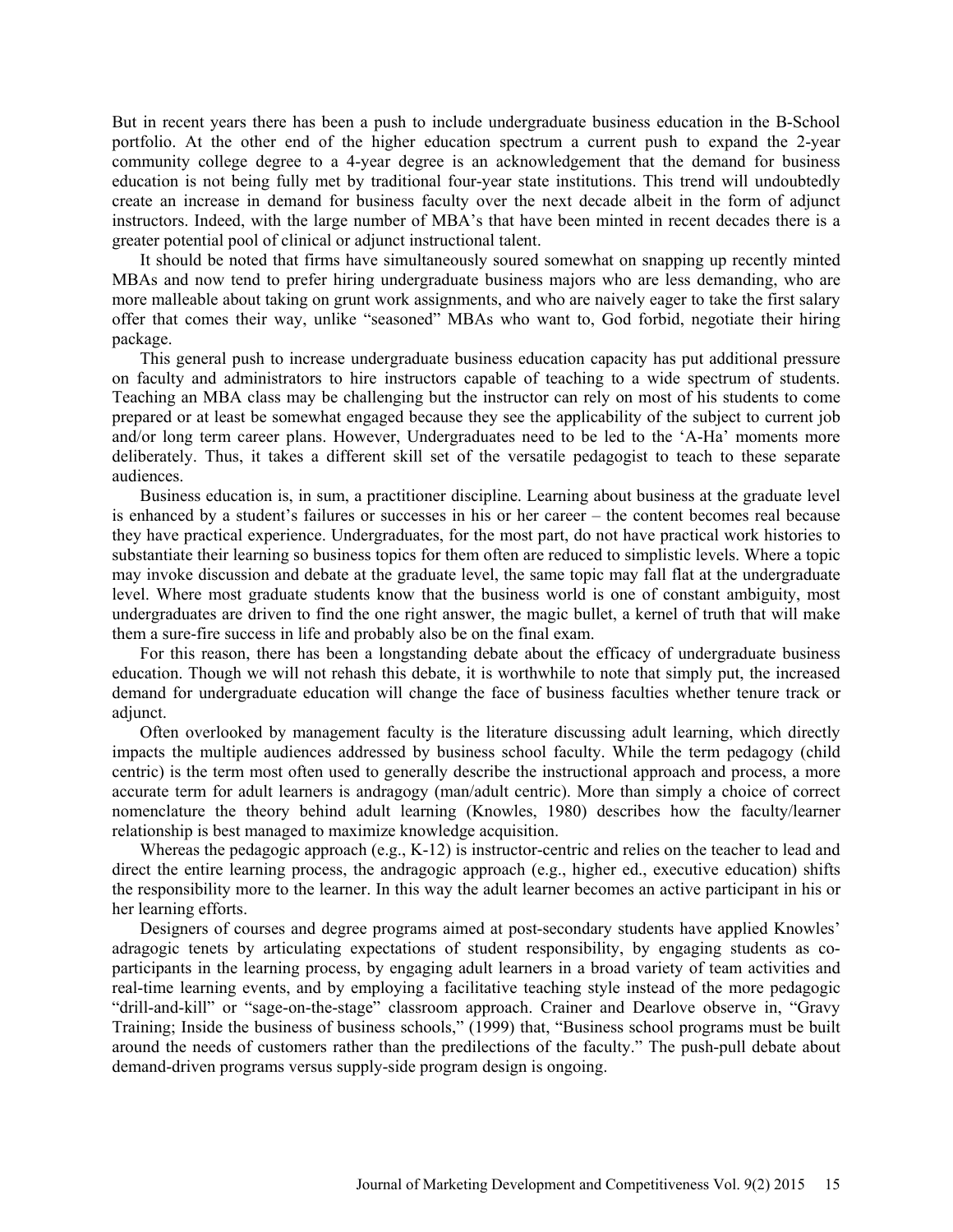# **Well-Versed and Fluent Technologist**

Students at all levels from undergraduate to senior executive are conversant with technology in their lives and fully expect to encounter technology as part of their business coursework. Faculty who are unable or unwilling to integrate simple technologies in their courses are sending a signal that the course content may be as outdated as the Luddite technology used by the instructor.

The use of technology in order to augment and buttress the in-class learning process is not just a cosmetic. Students are expected to work collaboratively online, conduct research, submit reports and research papers, and even take instantaneous quizzes during class time. Technology is able to engage the learning process and create new avenues for knowledge assumption with minimal cost. Robust teaching technologies incorporate interventions that acknowledge multiple student learning styles so that the content has a greater chance of connecting with a greater number of students. The use of technology is the new normal.

Faculty are expected not just to be able to use technology well in their classrooms, but to transmit technological skills to their students. Applications that help students manage data and supply chains, programs related to social media and branding, quantitative tools for investment management … are all crucial to a thorough understanding of today's global, connected business world. Faculty must be able to use these technologies and teach their use or risk being relegated to the past along with their overheads.

### **Global Citizen**

Increasingly, faculty will need a grasp of not just domestic markets and labor forces, but those affecting the world as a whole. Although the North American population still produces the lion's share of undergraduate business school students, the statistics paint a different picture at the doctoral level: while 32.4% are North American, 32.9% are European, 21.7% are Asian and 10.9% are from Oceania (Association to Advance Collegiate Schools of Business, 2015). MBAs and other master's degrees are somewhere in between. Clearly the forces that will shape business and business education from here on out are global, and therefore faculty will need to maintain this global outlook.

Moreover, with specific countries exerting such force over global markets – think China, Russia, Saudi Arabia, India in addition to the United States – it is no longer sufficient for a business school to possess industry specialists; it must now have country specialists too, faculty whose expertise rests on knowledge of these individual countries and the various ways in which they shape the world and the global business climate.

Even faculty that don't specialize in a specific country will be expected to bring global flavor to the classroom. That means teaching and researching in other countries, requiring both a comfort with traveling and a willingness to take leave of ongoing research projects that depend on time at home. Without wider world experience, a business professor's suitability to teach business in a global marketplace may incur increasing doubt.

# **Integrator**

As the economy has changed, a new focus on developing courses and programs that target industries (verticals) has emerged. Some faculty members have taken their area of specialization to a sub-specialty level (e.g., Health Care Economics) and have developed their research agenda and coursework around their unique sub-specialty.

Hybrid degree programs are another example of how curriculum has been built to accommodate the special demands of different disciplines. For example, it is not uncommon for cross-campus programs such as the JD/MBA, Health Care MBA, or Tech Management (Engineering and Business) to leverage the broader institutional faculty resources of different colleges on campus. Faculty members who teach in these hybrid programs are expected to expand their understanding of complimentary topic areas so that a sense of content integration develops over time. Likewise, as programs cross campus boundaries so, too, do new research and publication opportunities.

Students who sign up for a hybrid dual degree program expect to gain a deeper exposure to content in both areas as well as the benefit of an added credential. Further, the relationships they develop with each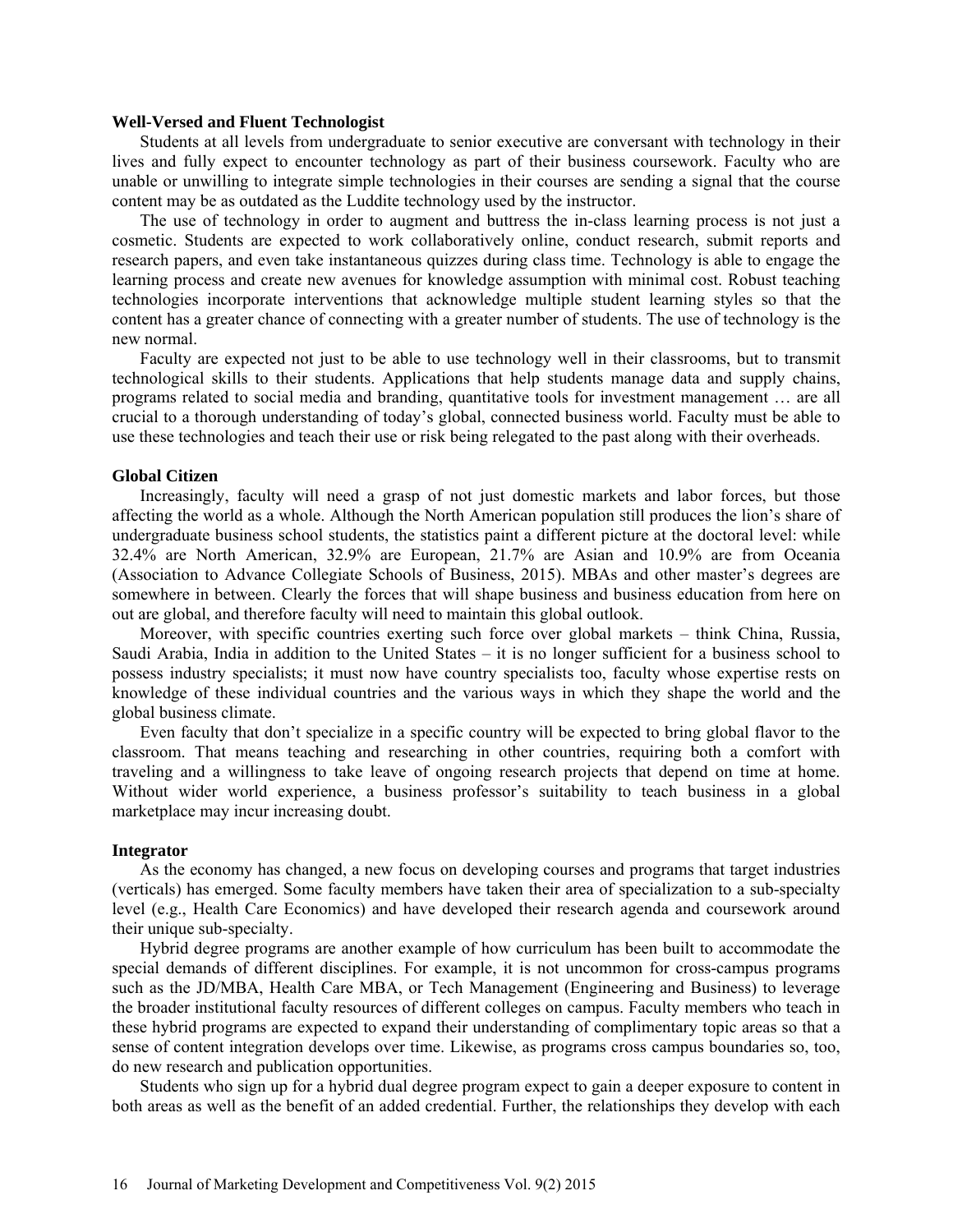different academic department and with fellow students from both content areas expands the scope of their professional relationships and increases the likelihood of job placement upon graduation.

It should be noted that the process of designing a dual degree program is often painfully arduous. Deans must resolve local and shared operating issues such as the impact on teaching loads for faculty teaching those courses taught out of the college, administrative and marketing expenses for shared dual degree programs, as well as the allocation of tuition revenues.

Launching a dual degree program partnership infuses some element of uncertainty into a college culture known for stability and resistance to change. But as local economies advance and recede the scope and breadth of business education is pressured to stay current and relevant with the needs of the professional community. Internal college resistance comes in many forms. Some faculty members may feel that participation in such a dual degree may impact their research agenda and future publication prospects. Fortunately, this concern is unfounded – while the opportunity to interact and collaborate with faculty from another college or discipline may, in fact, create new research opportunities.

# **Experiential Facilitator**

Experiential learning in the form of providing opportunities for direct student engagement with realworld activities (instead of merely learning *about* something) have been the goal of management educators for some time. For example, the case study methods gained near universal traction because it was, in its time, considered the closest way to immerse student learners in a fuller context of a topic.

Although Aristotle is said to have initiated the concept of experiential learning, current theory and practice is attributed to Kolb (1984) who outlined much of what is currently the functional platform for such management educational activities as entrepreneurial programs, incubators, student investment clubs, and other hands-on faculty-supervised experiences. Simply put Kolb states that the student learner must engage and (1) be willing to be actively involved in the experience, (2) be able to reflect – often with faculty facilitation – on the experiences he or she is having, (3) be able to use analytical skills to characterize the experience in his or her own words, and (4) be mature enough to possess independent problem solving skills to transform the experience into a learning opportunity.

The expectation here is that faculty will be able to bring real business into the business school. Enabling students to engage in a real-world fashion with investment funds, entrepreneurship programs, incubators and business professionals answers a broader critique of individuals such as Mintzberg (2004), who claim the business degree is wildly out of touch with the needs of the corporate environment.

An excellent example of action learning, a form of Kolb's experiential model at work, is the newly launched M-School at Loyola Marymount University's College of Business Administration. This yearlong undergraduate program track exposes a cohort of two dozen competitively selected students to the top advertising agencies in Southern California who partner with the college for a full immersion experience where the students develop marketing and branding campaigns for real clients. The success of this experiential process has gained tremendous notoriety for the college and the marketing faculty who manage the track, because students are graduating with a clear career path and skill set, and national advertising agencies are developing talent that fits their unique professional requirements.

Action learning relies on adult learning theory where the student assumes increasing responsibility for his or her knowledge acquisition. This approach is used to help the student address real problems that exist, requires the student to engage and take deliberate action, and then purposely to reflect on the process. Action learning is best employed as a team sport with an experienced faculty continuously debriefing. Because the learning team is expected to be self-managing, the role of the faculty is that of an advisor coach or mentor.

#### **Mentor and Coach**

The role of a faculty person as advisor who suggests courses and manages the Add/Drop process has developed into a more substantive coaching and mentoring relationship. In concise terms the coaching model follows a developmental narrative arc that steers the faculty-student dialogue along a path that advances the student's view of himself and of his next steps following his college experience.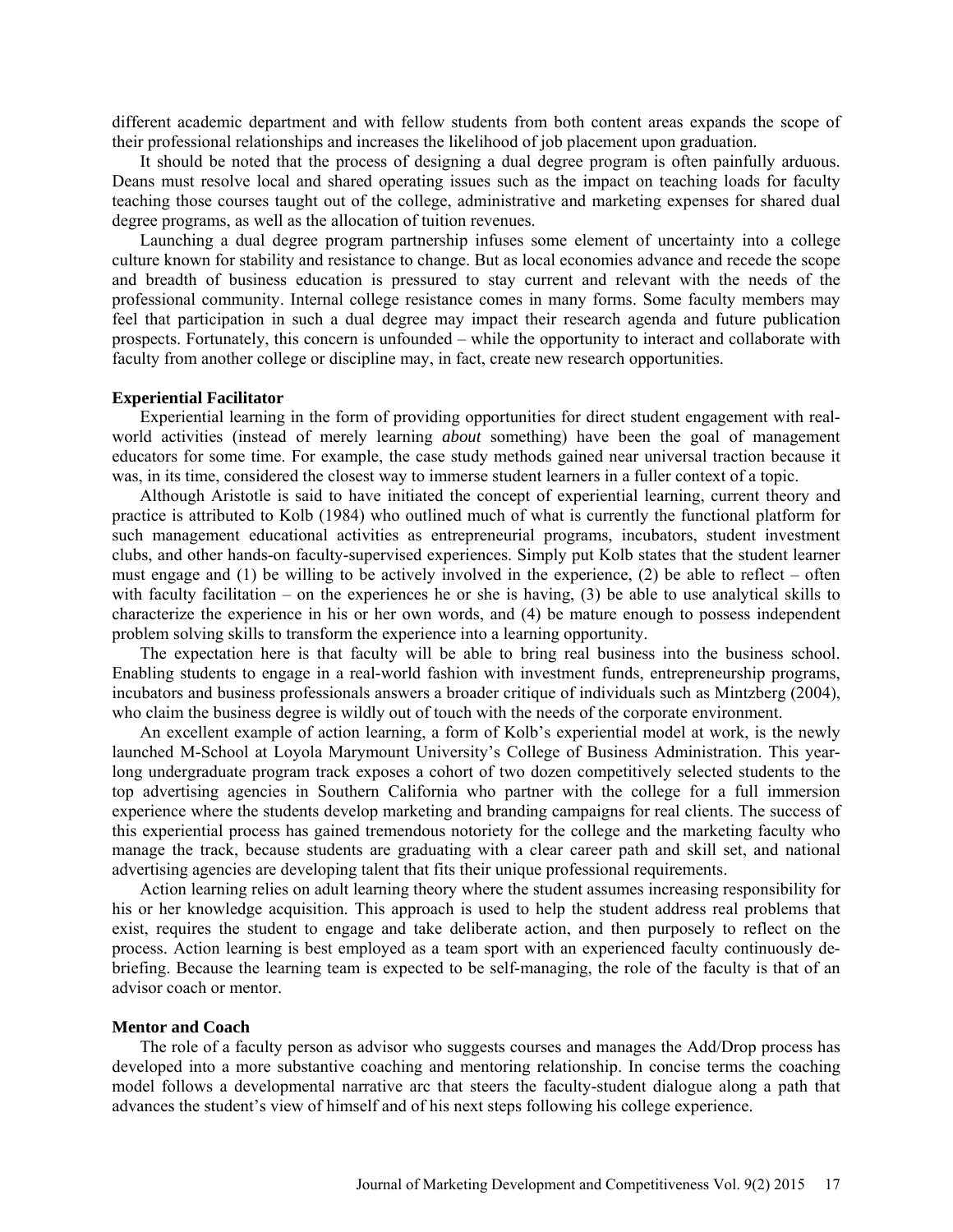The primary differences between coaching and mentoring are (1) locus of control and (2) accountability. In the mentoring model the faculty member is the driver of the conversation and often provides suggested solutions to critical life decisions. The mentor creates accountability expectations and often measures the success of the mentoring process by how well the student meets the metric standards set by the mentor.

On the other hand, the coaching model shifts the locus of control to the person being coached. Likewise, the person coached is a full partner in the conversation and is fully responsible for setting performance accountability expectations. The coach is there to help the student hold herself accountable to her own measures of success.

In each case the coach or mentor is there to act as a facilitating guide to the student. The conversation often starts with an informal assessment that determines the current situation. Next, the student describes where she or he expects to be in the future and what they are doing to advance that agenda. The coach identifies inevitable gaps between the current situation and the expected outcome and then helps the student create an action plan. The action plan becomes the basis for student-driven accountability.

Again we return to Hawawini's (2005) assertion that the production model of business school education will need to transform to a learning network model, in which student-faculty relationships continue after graduation and graduates consistently "top up" their learning in a lifelong process.

Above we have discussed the six major roles institutions expect their faculty to play: (1) Knowledge Creator; (2) Versatile Pedagogist; (3) Fluent Technologist; (4) Global Citizen; (5) Integrator; and (6) Experiential Facilitator. Below, we will continue the discussion of organizational expectations by addressing four additional benefits institutions expect faculty to contribute to the learning environment.

# **Mastery of Alternative Methods, Modalities, and Student Learning Styles**

One of the faculty challenges in present day higher education is the acknowledgement that not all learners are created equally or that they are able to approach an advanced management topic with the same basic set of foundational information. This is more than the simple discrimination between the undergraduate and graduate, or between degree-bound students and non-credit executive student audiences. A faculty person in today's management education arena needs to be sensitive to diversity, be globally aware, and be technologically sophisticated.

Couple the new classroom reality with an acknowledgement that there are multiple ways for students to acquire knowledge and information, and the challenge becomes even greater for the dedicated faculty member.

Howard Gardner's work on multiple intelligences (1983) prompted further inquiry into the many ways a student can relate to course content. Among Gardner's growing catalog of intelligences/ learning styles the most noteworthy are (a) Visual (reading, observing activities), (b) Auditory (lecture), (c) Verbal–linguistic (discussion and presentation), (d) Physical/ kinesthetic (hands-on, in-class exercise), (e) Logical/ mathematical, and (f) Social/ interpersonal (group process). It should be noted that some of Gardner's posited intelligences (e.g., existential) may not have ready applicability to standard management educational interventions.

Given the nature of the content, a diligent faculty person might create outside assignments or in-class experiences that are built around one or more of these learning styles. The significance for business faculty is that because different individuals address and engage with content in different ways it falls to the conscientious educator to create multiple connecting points between her course content and the student. Certainly this is a daunting expectation.

Into the current mix of faculty issues is the significant emergence of technology-mediated instruction. No matter the platform, the integration of technology with instructional methods is growing and will continue to dominate curriculum design and program review. Certainly students at all levels expect their instructor to not only know and deliver the content in an engaging way but also be able to demonstrate that she is up to speed with all the latest tech tools that the student uses either in their dorm or in their work place.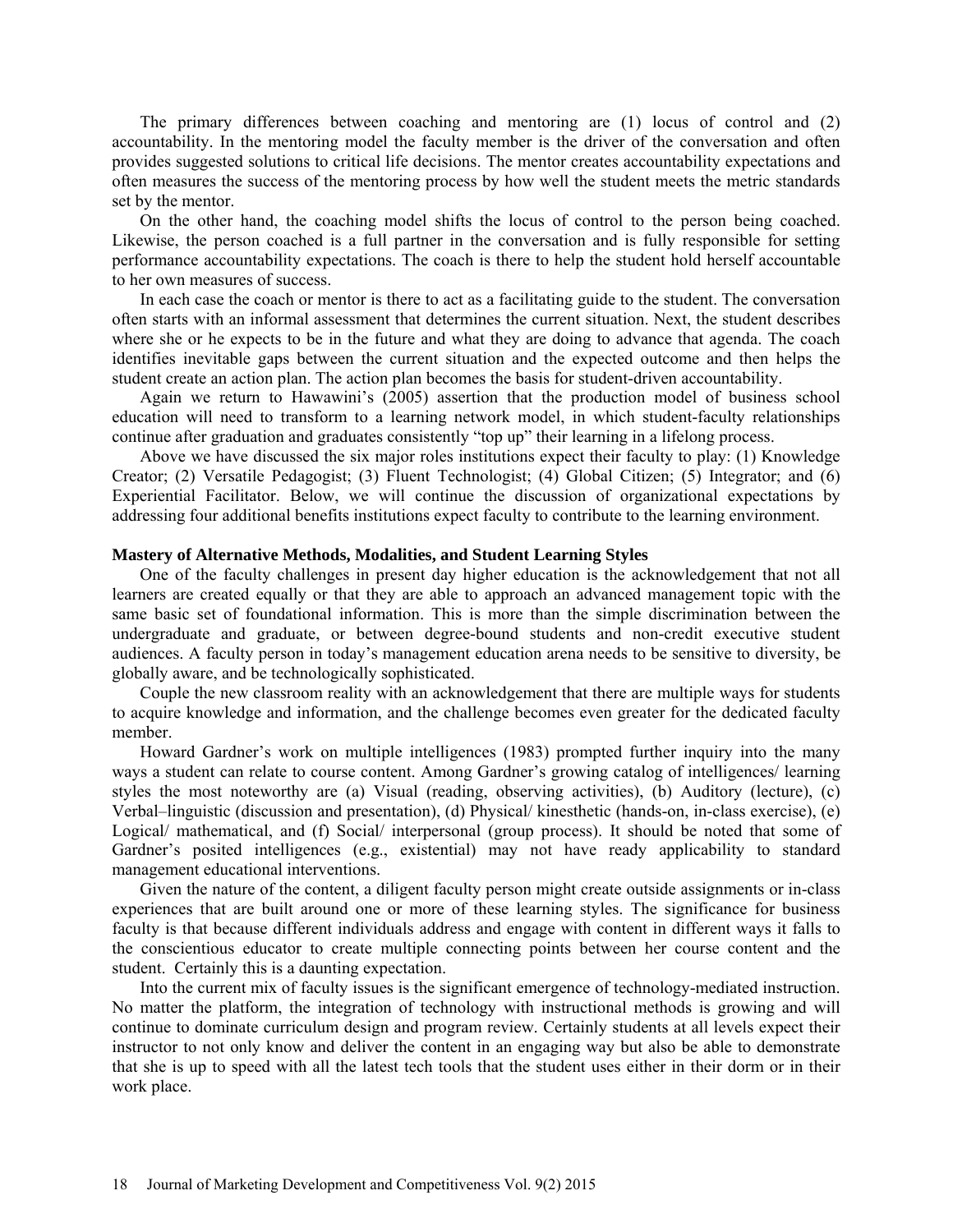The axiom "form follows function" is relevant in current management education. Admittedly, program and course designs are limited by functional constraints of resources and materials, but their acceptance is constrained by the constantly changing social/ cultural expectations of students.

Part of the theater of the classroom is building credibility, and today's commercial work world is highly technologic and apace with constant change. The faculty person who persists in employing a droning lecture approach will telegraph that his content is as out of date as his teaching style.

#### **Managerial Relevance**

There is a longstanding "*Tomato-Tomahto*" debate about faculty qualifications, especially at the undergraduate or survey course level. Are students better served by faculty who are steeped in research and theory or by instructors who are recent or current experienced practitioners in their area? Horror stories of practitioners droning on about their past corporate war glories are just as bad as faculty digressions into arcane references to theory that leave students numb and confused.

Likewise, faculty who are devoted to a life in the academy may be well-versed in theory and substantive research literature but they may not always provide their working professional students with solutions and applications to real world corporate dilemmas. The topics of business and commerce are, after all, meant for real world application. This disconnect sometimes becomes most acute when the audience consists of thirty-six-year-old EMBA students or, worse yet, senior executives attending a customized Executive Education program.

While on the subject of faculty/student alignment, it should be noted that the major complaint about university faculty by corporate learning leaders is a lack of relevance and applicability to the day-to-day business. B-schools contemplating entering the Executive Education arena take note.

Certainly faculties are expected to transfer knowledge and evaluate learning performance but some due consideration must be given to the theater of the classroom. Either extreme of the two approaches – employing all theory or all practice – doesn't provide an adequate balance. The current business faculty person must have some real world experiences (both good and bad) to anchor his or her examples and extend the course material into the working lives of the students. Working learners want learning that works.

Business programs have recently been under attack because business curricula are slow to revise and reflect current trends. Part of this is a reluctance to invest in themes and topics that, in the end, are merely a fad (the rush to set up E-Commerce departments immediately comes to mind). But another inhibitor is the faculty expectation that they will remain the primary source of content in the programs offered by the college.

But for every course deemed no longer vital to today's business curriculum and either eliminated or reduced in course units, there is a faculty person who fights to maintain his or her domain. And every time that fight is won there are fewer opportunities for curriculum improvement or enhancement. Or change. While some adamant faculty may win these skirmishes the students who trust the program to provide a learning platform to keep their careers competitive are shortchanged. And as internet technology makes it easier for prospective students to learn more and more about the value of program content during their application process, those schools who are unwilling or unable to update their course offerings steadily lose credibility and competitive standing in their market.

While faculty may expect some constancy and security teaching the courses with which they are most familiar, students expect their faculty to behave as dedicated agents of the learning process on their behalf. When this doesn't happen students feel slighted, manipulated, and short-changed.

It is important to note, however, that business school faculty with considerable real-world experience can raise other questions. Consider outside consulting. Not only is it an attractive feature of business professor life, it is often encouraged as a way to stay up-to-date with current corporate practice. As Crainer and Dearlove (1999) observed,

The consulting system means that averagely motivated academics at averagely ranked business schools should be able to double their salary through consulting and other external opportunities such as seminars and speeches. [Further,] the potential pitfalls of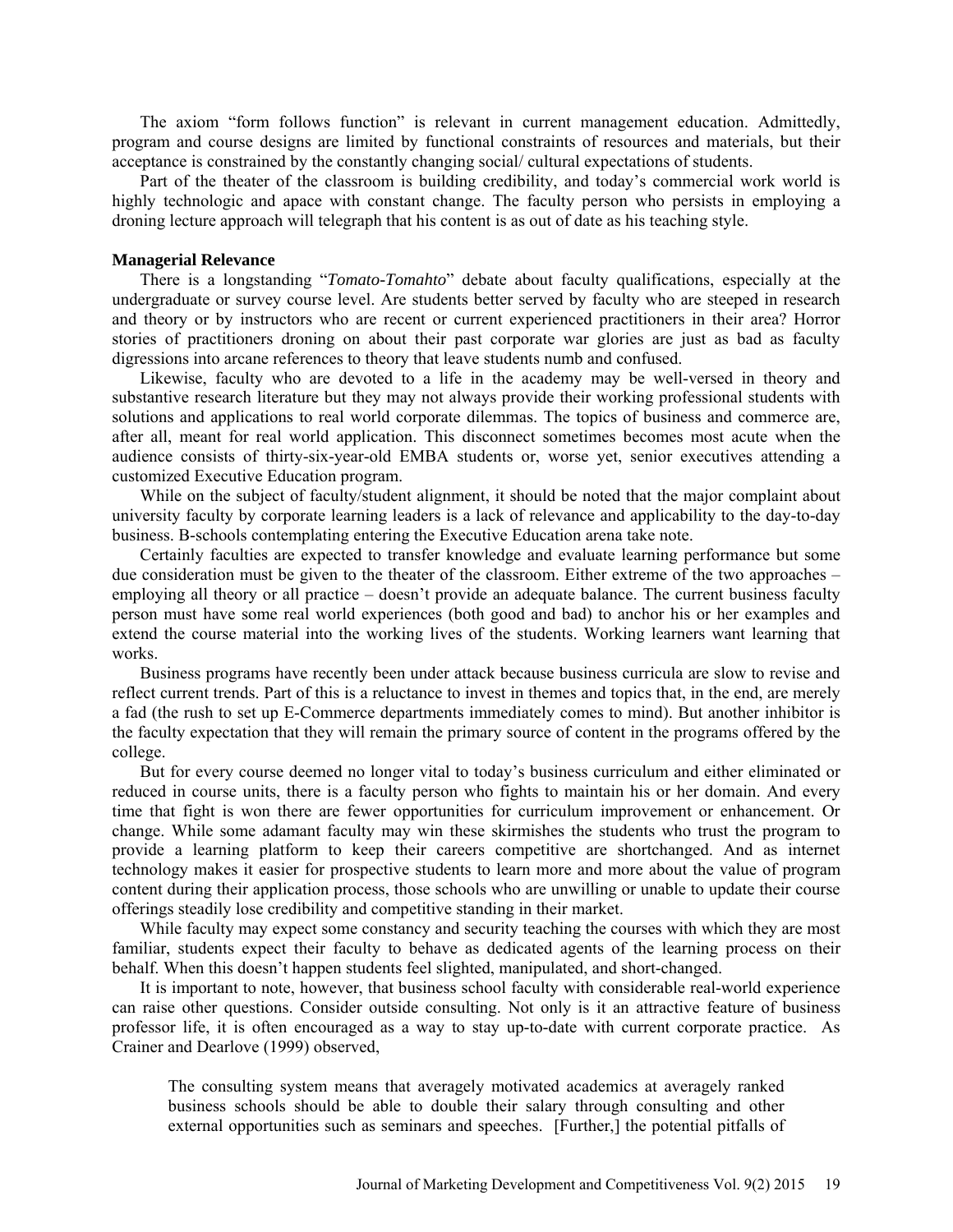academics-as-consultants are many and varied. How do students know that the diagnostics offered by academics aren't driven by consulting interests and vice versa? (p. 110).

Similar potential conflicts of interest may also occur when working adjuncts employ personal cases based on their consulting successes in the classroom with the not-so-subtle message they are for hire. That this is a primary way of engaging with the contemporary business world, and so in some ways meets the need for faculty to stay up to date with current business practice and therefore relevant, muddies the waters somewhat. Nevertheless, it would seem to compromise faculty accountability (at least sometimes), which is another very important institutional expectation regarding its faculty.

# **Accountability**

More than ever before the issue of faculty accountability has come to the business school faculty. No longer can a faculty member just teach his or her course load, advise a few students, research and publish, do some occasional consulting, and engage in campus related service activities. Now there is an increasing catalog of metrics against which the faculty person must be formally measured. Some of the pressure for increased accountability comes from within the institution and the college. But some influence also comes from regional and professional accreditation organizations (e.g., AACSB) that set benchmark minimal standards for a range of measurable faculty activities in the form of the Assurance of Learning (AOL) component of the (re)accreditation review standards. A faculty member's success may be measured differently according to any one of his roles.

In the role of a teacher, a faculty member is now often measured on the effective impact of their teaching. This focus on learning outcomes is often measured over several semesters/quarters to demonstrate effectiveness trends.

As a productive scholar the faculty person is expected to add to the discipline's body of knowledge. This is often through research and the publications that follow. From these activities the faculty person contributes to building his/her professional reputation as well as adding value to the overall reputational capital of the college. It is not uncommon for specific publication targets to be set and measured.

Faculty are required to participate in college and campus service activities as part of their professional obligations. This contribution to the general academic community cements the social and political integration of the faculty person and is a solid measure of his/her commitment to the growth and development of the campus community. Service activities, too, are accounted for on an annual basis.

Harder to quantify and measure is how impactful a faculty person may be in assisting current students and alums with career advice and placement help. Many faculty members in professional disciplines have developed significant relationships with firms and hiring managers, sometimes through past work experience, through consulting activities, or simply through professional association. These relationships are a powerful tool for helping an aspiring student to launch his or her career.

Although most faculty members typically shun participating in college administrative roles, those that do are able to provide council to key administrative staff personnel, help build the school's brand awareness by participating in highly visible external activities, and help generate much-needed additional funds for student scholarships, program support, and research. Faculty who donate time and energy in externally focused activities have an impact on building the visibility of the school which, in turn, often impacts such important metrics as local, regional and national rankings and the brand of the individual business school.

# **Expectations by Faculty**

With the changing face of higher education many business school faculty members are faced with a different workplace reality than when they began their career. In simpler times faculty members were expected to do a simpler set of activities that served the mission of the college, their career, and the development of students. While those elements fundamentally remain the same for most working faculty, a life in the academy today challenges old assumptions and has created a growing sense of dissatisfaction along with serious concern about the future of the profession.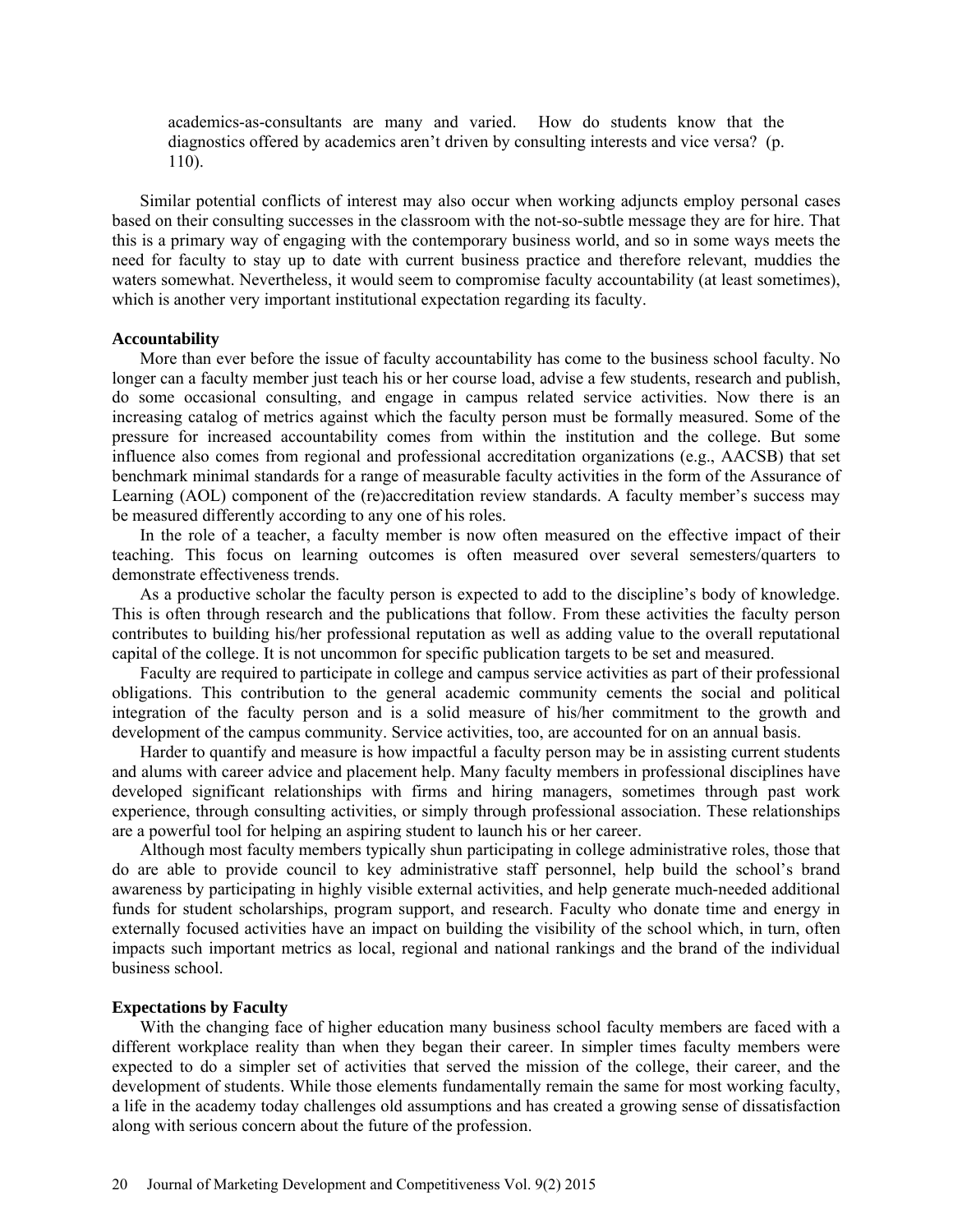Against this background of increasing scrutiny about how faculty spend their time and how effective their activities are, there are expectations that the faculty have about their professional life, how they are treated, and what is important to them. Below we consider several of the most important expectations faculty hold for their careers, and what each ideally contributes.

#### **Autonomy and Flexibility**

Similar to other present-day professional organizations such as law firms, consultancies, and medical practices, faculty members view themselves as privileged partners in the business and governance of the college. As such, they expect to have a say in decisions that may impact the brand and budget of the school and how major initiatives will impact their own professional branding. Clayton Christensen, writing in his book, "The Innovative University" (2011), observed that:

Many [faculty] have chosen academic life and a particular academic institution over higher-paying opportunities and with a sense of commitment that goes beyond what the typical company can expect. The quid pro quo for this faculty commitment is [an active] voice in the decisions that affect not only their work but their professional lives. (p. 380).

To an outsider the faculty may be sometimes viewed as independent contractor with guaranteed employment. Unlike most other professional knowledge workers, college professors seem to make their own hours, often have extra consulting income, are notorious for not being a willing team member, and are sometimes best characterized as counter-dependent. Moreover, senior faculty are notorious for displays of arrogance, mistreatment of junior faculty and of college staff, and of general asocial behavior "because the stakes are so low." Occasionally, faculty diffidence puts them at odds with their students.

Still, most career faculty take their position in the college and their role in society most seriously. Tenure, or the prospect of it, has removed much of the insecurity concerning employment that other professionals in western society must face. Along with the financial security of tenure is the assured promise of academic freedom, which affords members of the professoriate the rare guarantee that they can speak their mind without fear of retribution of censure – a protection the US constitution guarantees but for which many private sector colleagues may face political reprisal.

Compensation may be relatively low when compared to private sector professionals but business faculty often receive salaries at a higher rate than other professors on campus, the rationale being that business faculty could earn much more working in the private sector unlike English or History professors. (Note: supporting this reasoning, the highest paid faculty inmost universities are MD/PhDs. It would be irrational to expect a fully competent surgeon to earn just \$75K per year. Of course, this conflicts somewhat with the widespread academic view that faculty should remain aloof from free market forces that shape other aspects of society, teaching the classes that students "ought" to learn and dodging the capitalistic notion of student as consumer.)

At the far end of the autonomy scale, some faculty are even able to manage their research and teaching schedules such that they are free of campus obligations for entire semesters, thus leaving time for outside consulting or other remunerative activities. Playing into this is a cultural difference that colors how members of faculty view their professional identity. Noted sociologist Howard Becker observed that, "French professors think of themselves as civil servants while American ones imagine themselves as Entrepreneurs" (1963). While civil servants give unstintingly, entrepreneurs need time to think, create, recharge. Such things require autonomous decision-making and considerable flexibility.

Unfortunately, in many ways the flexibility faculty desire directly contradicts with the flexibility faculty *provide* in the most successful programs. Because many students (and often the ideal business student) emerge from strong work backgrounds, they are likely to benefit from alternative times, meeting places, and technological approaches that take into consideration the demands of work and family. Faculty who have a hard time adjusting their own schedules do not contribute to the most successful business school programs; and yet, the happiest faculty members are those who feel their *own* needs are being met.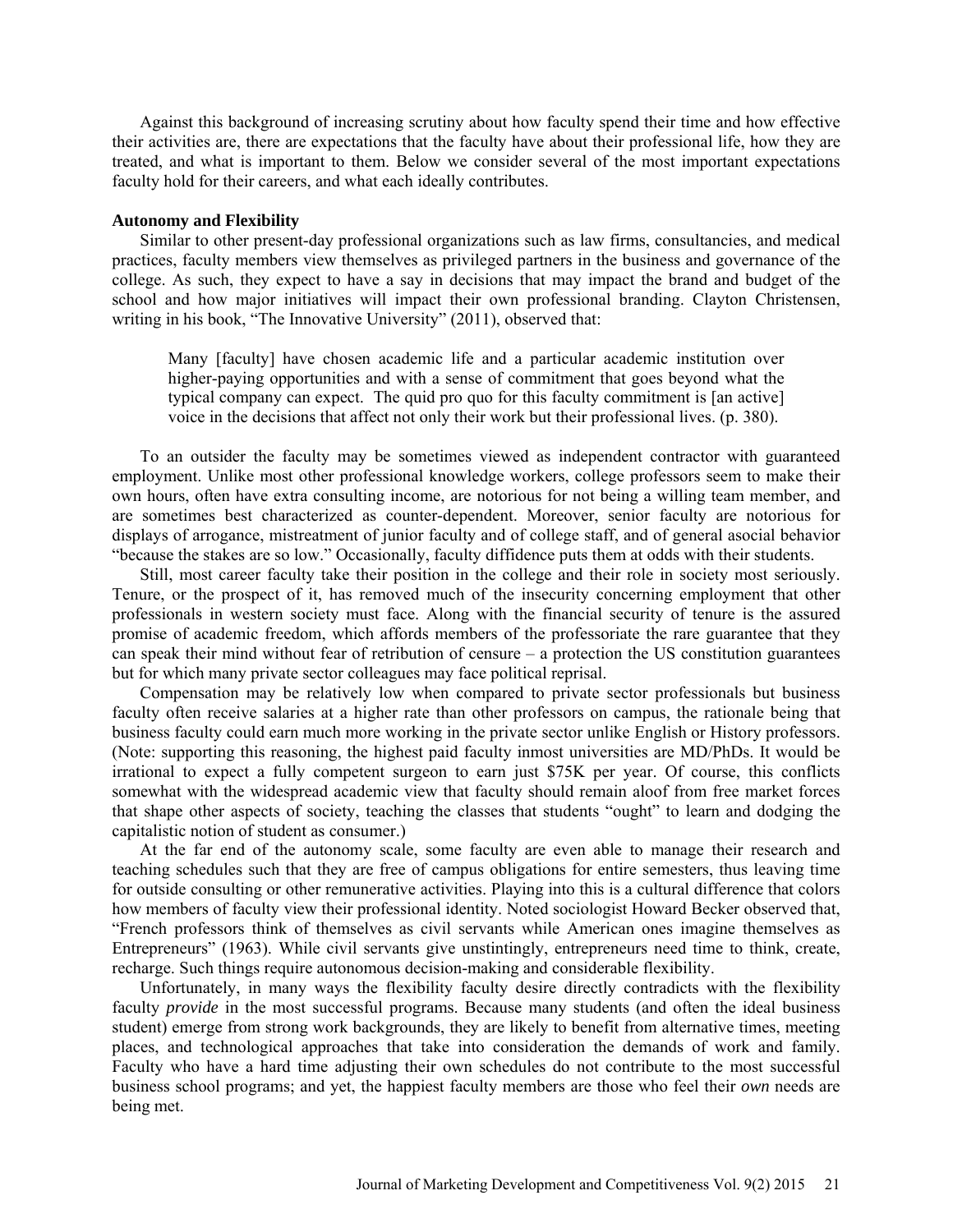### **Limited Constraints**

At first blush, valuing limited constraints might seem the same as valuing autonomy, and in some ways the two are closely related. However, while autonomy dictates the room to make one's own decisions as a faculty member, limited constraints addresses the fact that faculty often seek out schedules free of burdens which take time away from the research that drew them to the academy.

Faculties are not unlike most working professionals in that they desire more administrative resources, fewer nonacademic tasks, and minimal operational responsibilities. Because most successful college faculty members tend to be self-motivated and self-directed actors, the more time-consuming activities – advising, mentoring, administrative duties, and general community service – asked of them, the greater their resistance. For the most part, faculty at primarily research institutions would rather spend more time with their research and writing while faculty at primarily teaching colleges would rather simply teach. Neither is enamored of service commitments, helping to raise funds for scholarships, or spending time building external relationships.

#### **"Good and Better" Students**

Howard S. Becker, a major figure in Sociology for more than sixty years, observed in his book on the shared values and behaviors of deviant groups, *The Outsiders* (1963), that any social group, insider or outsider, ends by divorcing itself from the group it's supposed to be serving. He continues that, "Everyone has an ideal student or audience in mind, and [is disappointed that he] never gets them." Becker concludes that this sense of disappointment and separation from students makes professors impatient and occasionally at odds with their students.

A persistent challenge for any teacher is creating and executing a curriculum that serves a broad distribution of student needs. The student readiness profile of most business classes is not homogeneous; students come to the topic with a range of minor and significant work experiences and thus address the subject matter with different foundational assumptions. The more experienced student who has worked for several years expects more from his or her instructor than the novice. Likewise, some students come with different capabilities, learning styles, and motivations for learning. This means that "one size fits all" teaching serves only a segment of the entire class and, as such, the professor is challenged to find multiple connection points with the multiple student profiles that may attend class on a given day.

Because the admissions process is often more art than science, there is no sure way to ensure that all students have an adequate level of literacy or numeracy to successfully engage with the course content, regardless of what the faculty member might ideally expect. Nor is there a guarantee that each student enrolled in a class will share the same degree of enthusiasm and commitment to learning the subject matter. If a student believes that a particular course will serve his personal career objective or if he simply "feels" a natural affinity with the subject, then he will apply himself and perform well in the course. A student who fails to see the utility or relevance of the course will quickly lose interest and motivation to perform. It is the rare self-motivated student who is able to surpass his own bias or technical prejudice and devote the required commitment needed to excel in every course he takes.

These facts, of course, do not stop faculty from wishing for students with that rare combination of ability, attitude, motivation, and interest. Failing to get them may result in professorial disillusionment and an even more dogged desire to focus on research and other solo activities, but ideally good students can help combat this pessimistic view and keep faculty engaged in the hard work of teaching.

#### **Organizational Commitment**

Earning the commitment and loyalty of their organization frequently motivates faculty members. They crave career advancements both for personal reward and to earn tenure, which guarantees lifelong employment and, as mentioned above, frees them from a main professional woe in developed society: job uncertainty.

They also desire congenial and collegial work environments, where they are appreciated, do not frequently experience conflict, and get what they want from their jobs without undue wrangling. Campbell and O'Meara (2013) paint a fictional but nevertheless illustrative picture of two different assistant professors, one of whom experiences support, encouragement, and opportunity, and the other of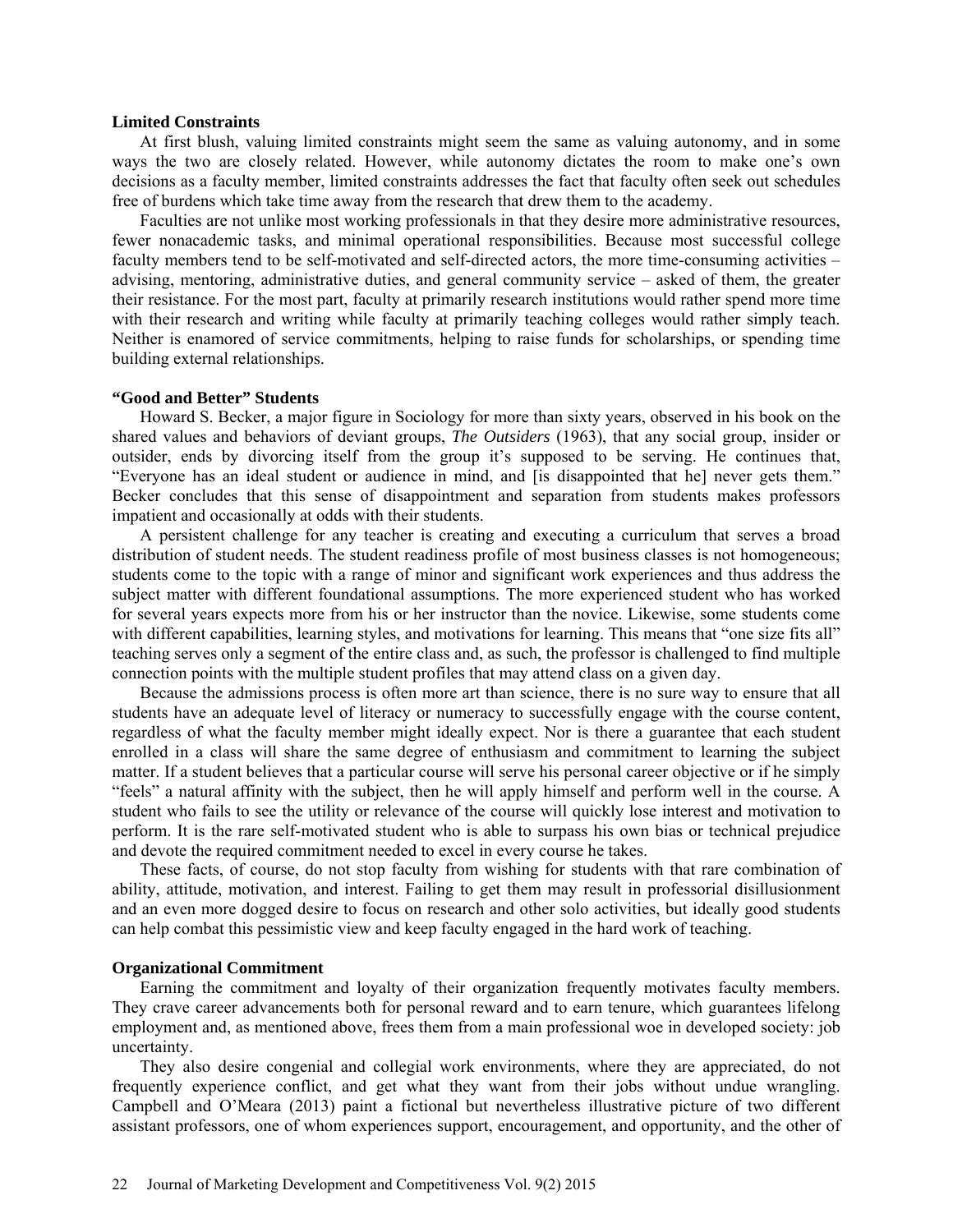whom faces closed doors, restrictions of opportunity, and little backing. Of the two, it is easy to see which would be unhappier, and easy to see why. Beyond the tangible lacks, the second assistant professor also receives little ongoing reassurance that her institution cares about her or her career at all. Faculty who feel this way are likelier to look elsewhere for satisfaction and fulfillment.

# **Resources**

Given the right resources, however, faculty can find a lot of fulfillment from their positions. Especially when tenure is added to the formula, being a working faculty person is a desired role in society. The positive side of an academic life is the ability to control multiple variables in a professional setting, unlike peer industry professionals. For example, a typical tenure track faculty member is able to flexibly manage his or her time away from the classroom to take on consulting engagements, work from home if desired, and conduct research. Many faculty members receive financial assistance to support research projects, prep for new course development, and acquire relevant technology to help them with instruction or research agenda. Faculty who work in larger research-oriented institutions often have assistance from TAs, RAs or GAs for assistance managing classroom administrative functions and help with research tasks.

Finally, in addition to the more tangible elements of faculty support, resource availability, and compensation, a faculty member typically enjoys enhanced prestige and recognition from their role. Being a professor provides the intrinsic satisfaction of eliciting respect and deference from others in the community.

# **Aligning Personal and Organizational Expectations**

To this point the majority of this article has focused on the ways in which faculty expectations and expectations *of* faculty do no align. While it is unlikely these divides will evaporate any time soon, it is a problem that is far from insoluble and there are forces at work that may motivate such changes (Byrne 2015). Several approaches offer potential reconciliation.

# **Candid Dialogue and Proactive Career Management of Faculty**

One of the first ways to align the needs of faculty with the needs of the institution is, as cliché as it might sound, to keep an open line of communication about the requirements of each. Only when both sides feel free to speak candidly does each have the best chance of supporting the other and meeting her/its needs.

More specifically, there is a marked need to manage the career life cycle of each faculty member in a way that works for that specific faculty member, ensures engagement at every stage of the career, and increases the chance that that faculty is able to successfully give back to the institution at each stage. In this way, the needs and abilities of an associate professor will differ from that of an assistant professor, and that of a full professor.

Allowance must also be made for the various emphases faculty may be suited for and desirous of in their careers. While some may be better suited to research, others may feel called to spend more of their time teaching, and still others might benefit from a proportionally greater amount of time devoted to service than their peers. So long as faculty feel suited to their roles, they are likelier to be happy. However, these roles – whether research- or teaching-oriented or otherwise – must fit the needs of the organization, or else the possible alignment will fail.

This has significant implications for hiring, in that organizations and the programs they offer should actively seek to cultivate a mix of faculty specializations and roles, the combination of which can meet overall needs. It is, however, possible to re-tool existing faculty so that they cleave closer to those needs as well; no need to throw the baby out with the bathwater.

# **Match Programs to Faculty Competences with Clear Linkage to Resource Allocation**

Heads of programs must be prepared to unambiguously articulate the business model, including the sources of revenue and costs, in order for this approach to work. Faculty must understand where revenue comes from (i.e. the number and type of students, grants, etc.), thereby clarifying their responsibilities to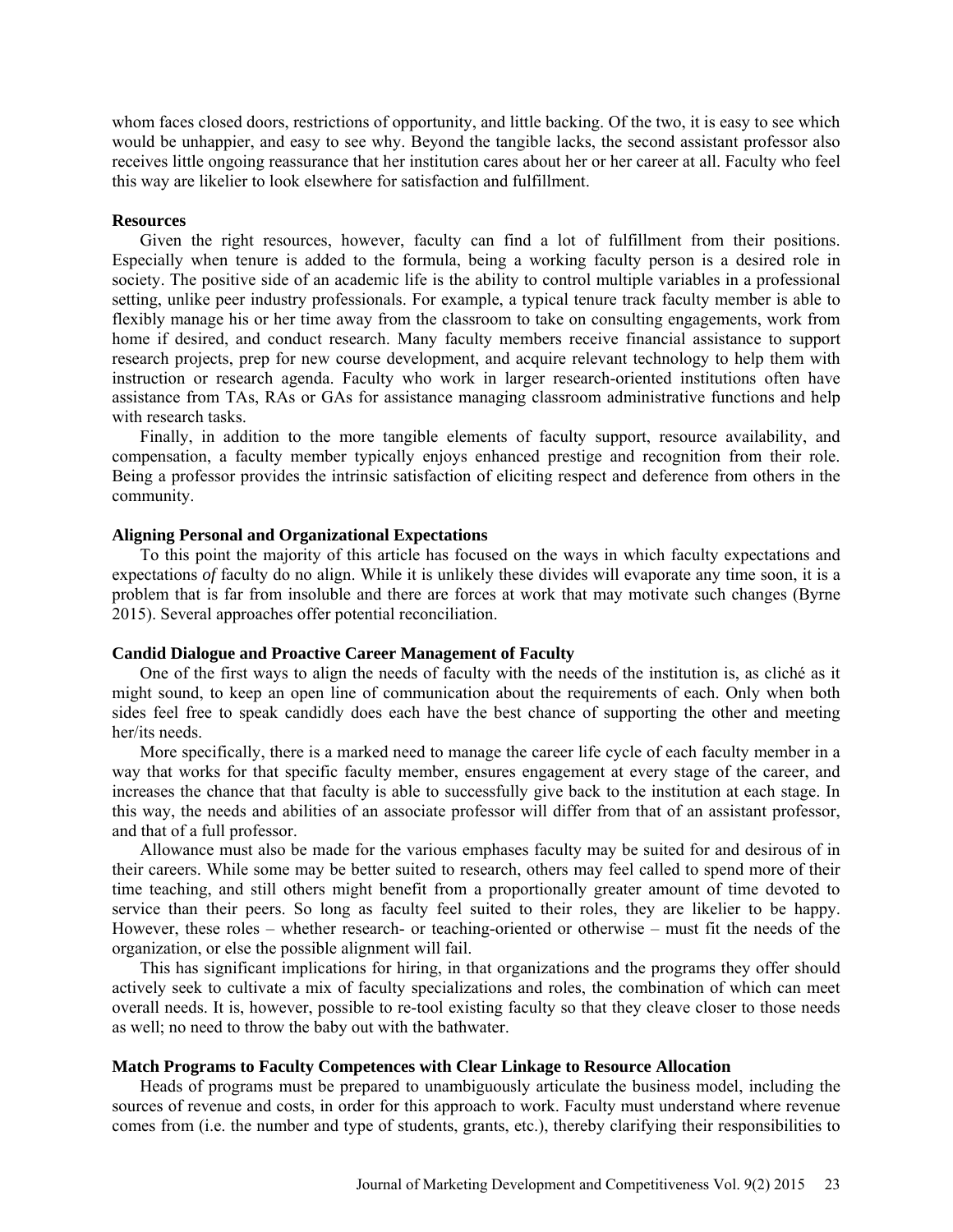the institution; by contributing to revenue, faculty create value. They should also be privy to costs of various activities, travel, specialized facilities, and more, as well as which faculty activities and outcomes influence brand most strongly (thereby attracting students, and earning revenue and other resources).

By so doing, faculty gain an understanding of how to influence revenue in order to facilitate getting what they want (covering their desired costs and earning privileges), as well as how to help the college achieve its mission and bolster its brand.

# **Refocus on Educational and Research Program(s) as Planning Unit**

The current approach for program planning is bottom-up: faculty define courses that they believe contribute to programs, as well as individual research projects that combined comprise the organization's research output.

While faculty should certainly have a say in the design of the program, it is *the program itself* that should define the planning unit, thereby bringing faculty members together and unifying their goals: to create a stronger and better branded program. Courses should be designed to match program needs and programmatic learning outcomes, and research that is consistent with identified strategic foci should take priority over other types.

### **Proactively Facilitate Interaction of Faculty and Business**

By bringing together faculty and business, programs and students not only benefit from the real-world knowledge of business leaders and corporate environments, but faculty will gain valuable insight from businesspeople who can teach them and help them develop outside the traditional academic setting.

Further, by bringing industry leaders and trendsetters into the college setting and seeing firsthand how cutting-edge technology and business practices are put to work, both faculty and their students benefit. Interesting problems that require solutions – and that extend beyond the realm of traditional case studies, without tidily prepackaged answers – inject business schools with much-needed real world application. Especially valuable are businesspeople who can collaborate with faculty to produce an enriching, novel experience for their students.

It is perhaps easier to see how such collaboration benefits the students and the program than it is to understand how it benefits faculty, but the boons are certainly there. For one thing, faculty can use such approaches as their contributions to brand and revenue, banking privileges and funds for their own use. For another, enrichment of faculty also occurs in this environment, deepening research work, cultivating connections, and providing opportunity for "extracurricular" work in the business world (for instance, speaking or consulting).

# **Rethink Artificial Distinctions Between Faculty and Staff**

A collegiate culture is really multiple cultures coexisting. Students, faculty, and staff each tend to view the institution from their unique perspective and may be insensitive to the goals and commitments of their colleagues. At many colleges and universities, a rife conflict unfortunately exists between faculty and staff. Clearly a university is a faculty-centric construct with staff orbiting the faculty's central role. However, the distinct caste strata that exist from this often creates contention, conflict, and even abuse for those staff persons who are without organizational influence.

This sad reality has been universally recognized and attempts to remedy perceptions and reality of faculty abuse and disrespect of staff have emerged at various institutions. Successful efforts made to address faculty/staff relations generally acknowledge that there are differences in roles, but that both faculty and staff bring value to the college and equally share responsibility for creating and sustaining a positive work environment.

The changing scope of higher education is bringing the roles of faculty and staff closer together. The question of who reports to whom will become increasingly ambiguous. For example, the increased use of experiential learning and action learning activities often rely upon non-faculty for logistical and operational support. Here, the faculty person will manage and control the educational process while staff will manage the operational support activities. Likewise, staff-driven design, development and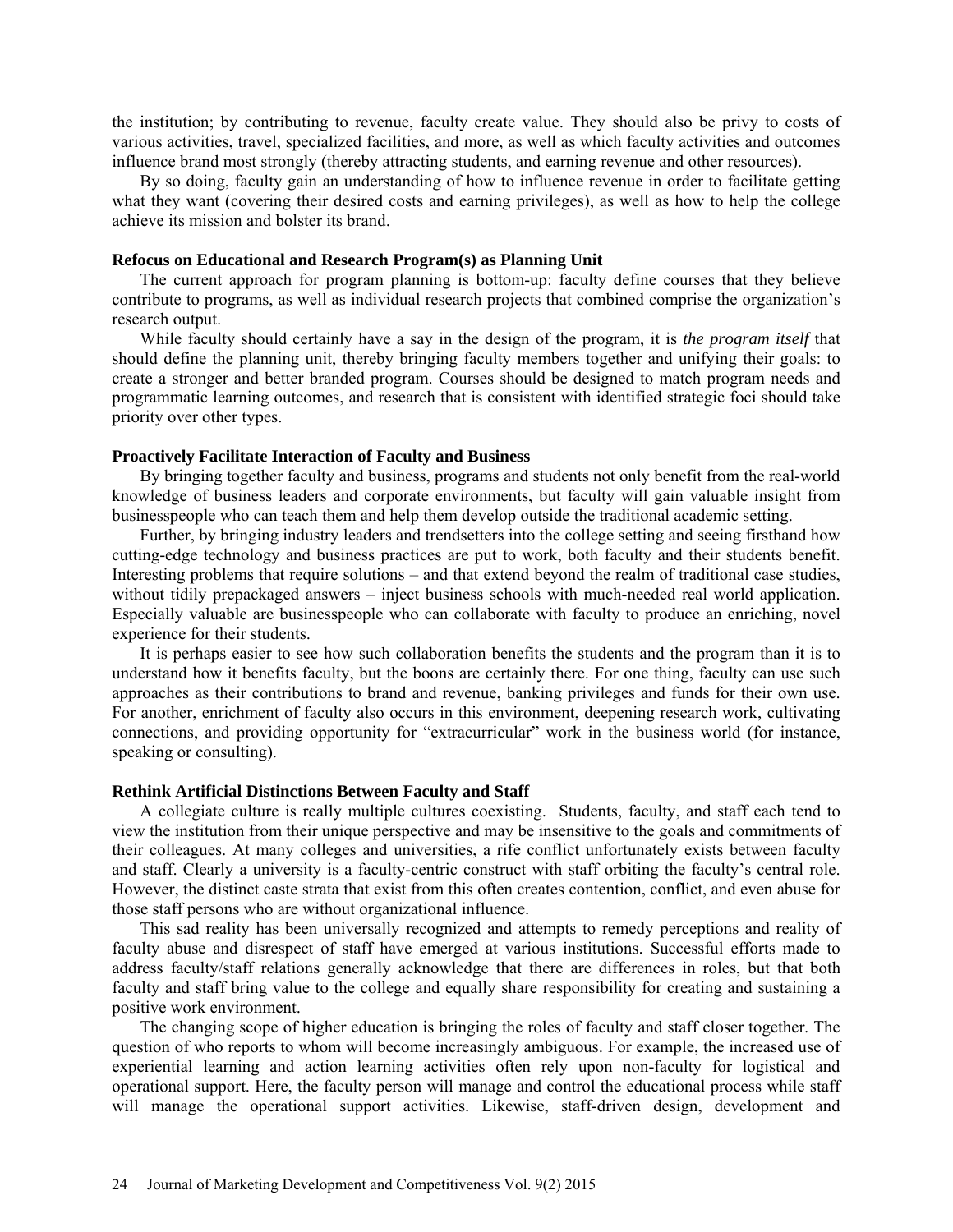implementation of program cross-campus partnerships, program tracks, custom executive education, and other administrative-centered responsibilities will often place faculty in a collegial supporting capacity.

#### **Conclusion and Recommendations**

Crainer and Dearlove (1999) suggest several recommendations that are meant to address faculty issues in twenty-first century business schools. These include (1) involving working executives in teaching because, "the nuts and bolts of business need to be introduced into classroom teaching," instead of relying on the abstractions of theory; (2) recruiting faculty from a broader base because, "the shortage of high-caliber business academics means that in the future business schools will [suffer from this lack of supply unless] they cast a wider net," and reach out to colleagues in other disciplines and to practitioners; (3) revisit the tenure system because this imposes pedagogic (or andragogic) constraints over the long term; (4) end faculty consulting because the impact is that, "at present, both students and business schools are being shortchanged," by permitting this practice; and (5) revisit the ways that faculty are rewarded because, "measuring academics by their publications is limited and limiting." As such, schemes such as performance-based compensation as measured against college priorities should be employed.

Datar, Garvin, and Cullen, writing in, *Rethinking the MBA: Business education at a crossroads*, (2010) argue that business schools must become more responsive to the market. They recommend (1) building a faculty with a global perspective who are able to engage with issues of international commerce; (2) selecting faculty who are capable of integrating course content by function and discipline; (3) choosing faculty who are able to discuss today's organizational realities due to their own practical experience because graduates of business programs often do not understand how business works or how management decisions are made. In short there is a gap that business faculty must fill between the simplistic learning objectives in a typical functional course and the realities of the twenty-first century workplace; and (4) faculty must take the lead in setting high standards for creative and innovative thinking because, "lectures and case studies provide only limited training in these skills." (Datar, Garvin and Cullen 2010, p. 95). Further, "the most important thing that business [faculty] do is prepare students for a world that is unpredictable." (Datar, Garvin and Cullen 2010, p. 96).

Henry Mintzberg (2004) adds that business schools "need faculty … who are seasoned, attuned to the concern of the practitioners, and knowledgeable about management and business issues in general … They also need to be able to think on their feet, which means they have to be good scholars, willing to go with the flow in the classroom, with the confidence to shift gears when something [new] and interesting comes up." (p. 355).

To find such faculty, of course, institutions of higher learning will need to maintain the sort of attractive academic environment to which quality professors (and staff, and students) will be drawn. While requiring that faculty people take on a wider variety of roles and play a larger hand in propping up program aims and generating revenue is reasonable – and in the long run will likely result in more engaged, more productive and happier faculty – in the short term the risk is that faculty may feel overwhelmed by responsibilities that veer too sharply from the expectations they held in becoming professors.

Using the suggestions above will help remediate this, certainly, but drawing faculty into the conversation is also crucial. While conversation is neither panacea nor substitution for meeting faculty needs, it does prevent the feeling of "closed doors" that Campbell and O'Meara illustrate in their vignette of the unhappy assistant professor. Bridging the gulf will not happen instantaneously, but an honest discussion of what is needed to do it and what role everyone must play in the interim and in future will go a long way toward drawing together and satisfying the expectations of all.

In response to the changing nature of business education, future faculties will look much different than today's professors. In addition to being a teacher, a published researcher, and a service-minded participant in college governance, the successful  $21<sup>st</sup>$  century professor will assume an active professional partnership in promoting the political and economic health of the B-school externally to the greater business community as well as on campus. As with other working professionals such as consulting firms, medical groups and law firms, the new professor will assume a greater hands-on portfolio of roles that will contribute to the greater success of the organization.